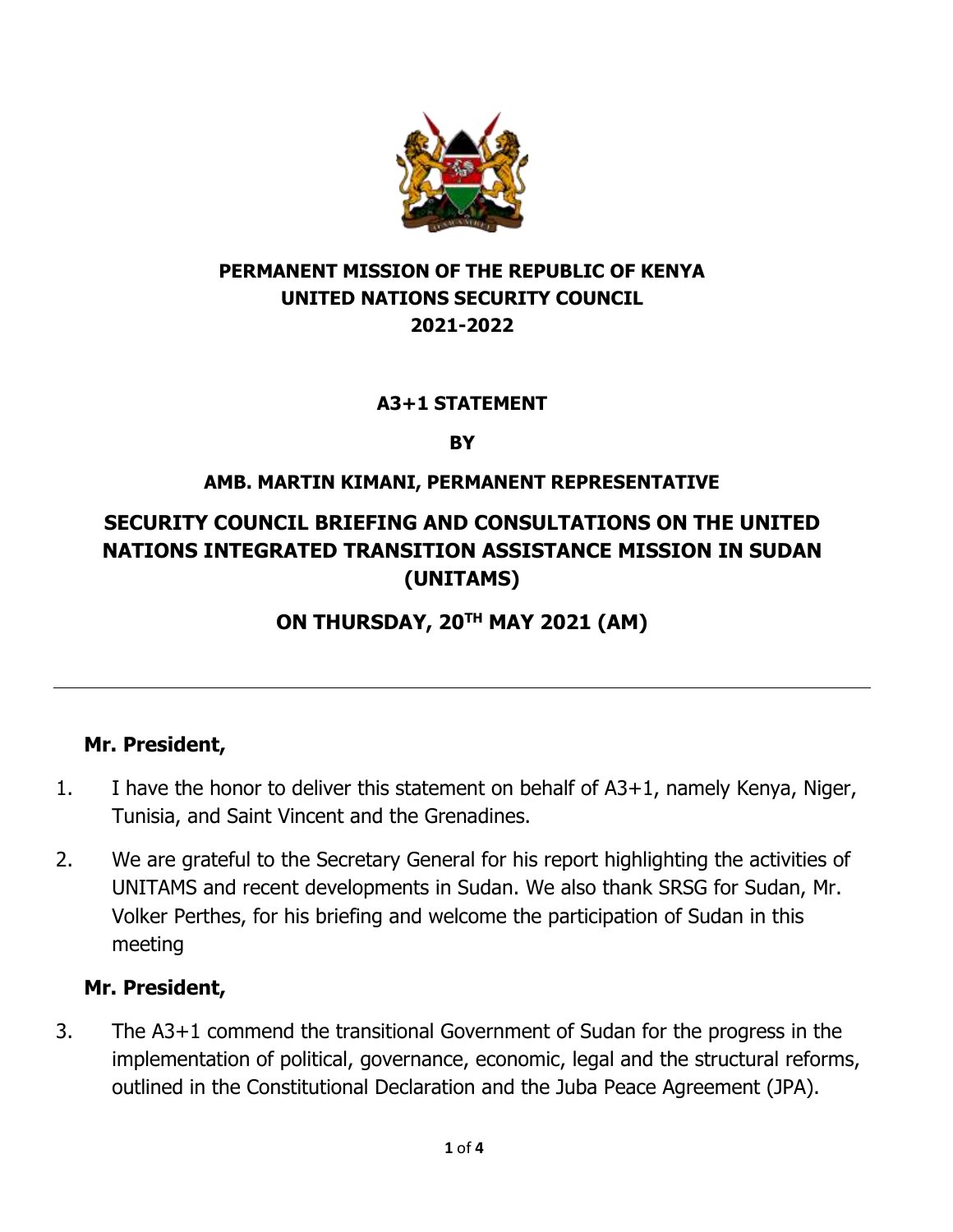4. The A3+1 wish to underscore four (4) imperatives for peace, stability, democratic governance and economic growth in Sudan.

## **Mr. President,**

- 5. **The First imperative is sustaining the peace process to entrench it in ALL parts of Sudan.** It is notable that since the signing of the historic Juba Peace Agreement, the ceasefire continues to hold in Darfur, as well as in South Kordofan and the Blue Nile States.
- 6. We urge the parties to remain committed to the peace process, expedite implementation of all aspects of the JPA in order to deliver tangible benefits to the citizenry and avoid any relapse.
- 7. The A3+1 welcome the signing of the Declaration of Principles by SPLM-North Al-Hilu committing to the Juba Peace process, and the signing of the JPA by the Sudan Liberation Movement faction led by Mostafa Tambour.
- 8. We appeal to the remaining armed groups to expeditiously and unconditionally join the peace process.
- 9. The A3+1 are concerned by the recurrent violent inter-communal clashes in Darfur. We appeal for prompt implementation of the National Plan for Civilian Protection of Civilians, as well as promotion of dialogue and reconciliation among the different ethnic communities.
- 10. We note that Sudan has already demonstrated notable success in its journey to peace and stability and that this is a matter of internal focus and competence.

## **Mr. President,**

- 11. **Second imperative, is advancing democratic governance and institutional reforms.** The A3+1 commend the transitional government for the adoption and implementation of policies to broaden democratic governance as defined by the Constitution document and the JPA.
- 12. We urge the government to expedite the formation of remaining transitional institutions, including the Transitional Legislative Council.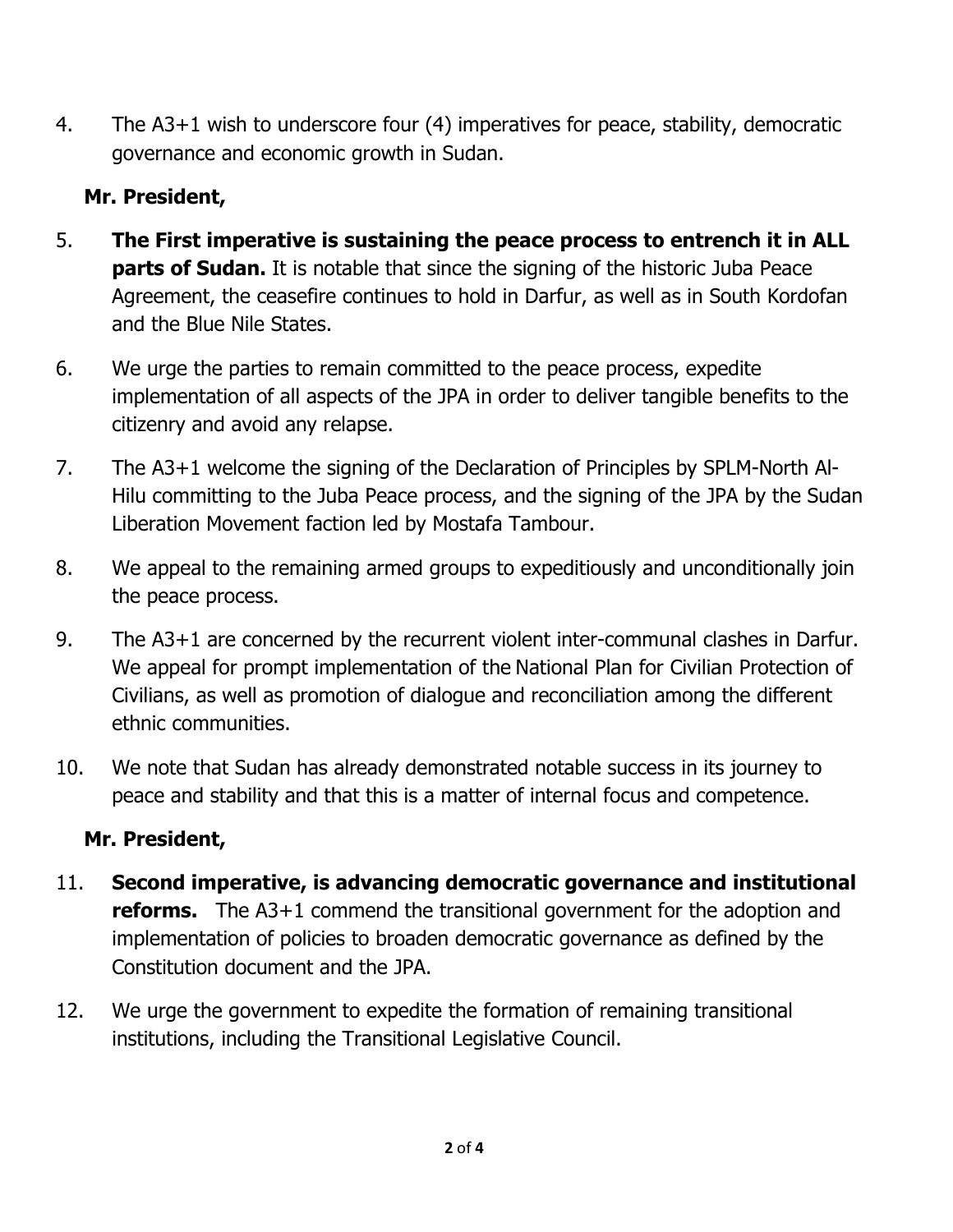- 13. The A3+1 also wish to reiterate the importance of ensuring that transitional mechanism and related institutions are all inclusive. Special consideration should be made to creating opportunities for women and youth who were the pillars of the 2019 revolution.
- 14. As such, we welcome the recent ratification of the Maputo Protocol and the Convention on the Elimination of All Forms of Discrimination Against Women by Sudan.

### **Mr. President**

- 15. **The third imperative is reviving the economy and addressing the humanitarian situation.** The deteriorating economic situation compounded by the humanitarian situation and the Covid-19 pandemic can exacerbate fragility.
- 16. In addition, the adverse effects of climate change continue to take its toll on the socio-economic, humanitarian and security situation. Accordingly, we express our appreciation for UNITAMS' efforts in assisting to address climate-related security risks and build the resilience of the Sudanese States.
- 17. The revival of the economy is a critical component of efforts to reduce poverty, minimize inequalities, improve social protection, and enhance cohesion and achieve sustained peace.
- 18. The A3+1 commend the transitional Government for its steadfast commitment to implement difficult but necessary economic and structural reforms and encourage further efforts to attain the requirements for Highly Indebted Poor Country Initiative decision point.
- 19. The A3+1 appreciate the continued assistance of international partners and international financial institutions to facilitate clearance of Sudan loan arrears and providing social protection. We welcome the International Conference to support the Sudanese Transition recently hosted by France as significant step in this regard.
- 20. We have a responsibility to help Sudan consolidate its democratic transition, rebuild its economy and deliver sustainable peace and development for all its diverse society.
- 21. **The fourth imperative, Mr. President, is consistent international support.** The A3+1 commend the efforts of international partners and friends of Sudan, thus